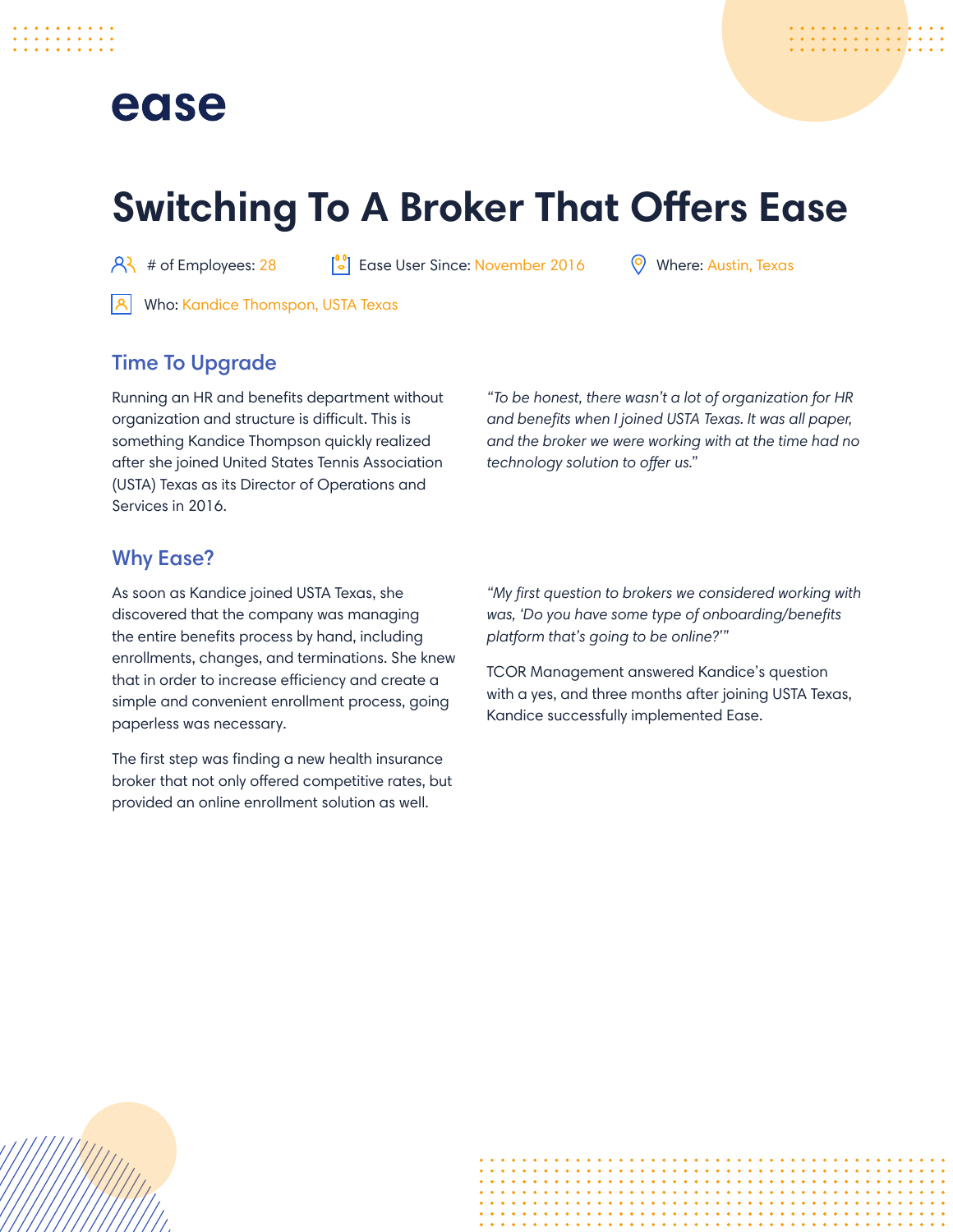## ease

### Learning Ease

Kandice learned how to navigate Ease from TCOR Management during the 2016 open enrollment season. TCOR Management provided her with an excellent guide and training, and she also attended Ease's Employer Overview Webinar and read Help Desk articles.

She didn't encounter any problems when learning the system, ranking it an "11" on a scale of 1 to 10, where 10 was the simplest. When Kandice had questions, she reached out to her TCOR Management account manager who was able to provide her with the support she needed.

*"The process was so easy. Learning Ease took minutes, and there wasn't a thing that was difficult about it. It was all self-explanatory and even if I didn't have training for how to manage open enrollment, Ease walked me through the system so well I don't think I would have had any trouble."*

Kandice partnered with TCOR Management to train USTA Texas' employees on Ease. Together, they presented how Ease would work with a few slides about how the platform would work for benefits enrollment. They also distributed a user guide employees could refer to at any time.

## Time Saved With Online Enrollment

30 hours saved by HR during online enrollment

#### 56 hours

saved by employees during open enrollment (2 hours per employee)

#### 1 hour

saved per new hire

### The Impact

Going paperless has helped USTA Texas increase the efficiency and security of their HR and benefits process. USTA Texas no longer has to manually transfer paperwork from an employee to HR to their health insurance broker. Ease eliminates those steps and ensures that each employee provides the correct information for benefits enrollment.

*"Ease helps us reduce errors. I love that the system won't let an employee move on to the next step in the enrollment process until the necessary information is entered correctly."*

Ease has helped to develop safety and trust at USTA Texas. For example, Kandice no longer has to keep track of social security and beneficiary information on paper.

*"Since adopting Ease, the HR department at USTA Texas has been able to provide safety and trust, something our old process didn't allow us to do."*

USTA Texas' employees like the fact that they are more in control of their own benefits. Many employees have told Kandice that they appreciate that all of their benefits information is in one place, and that Ease ensures they aren't omitting crucial information that may impact their health insurance coverage.